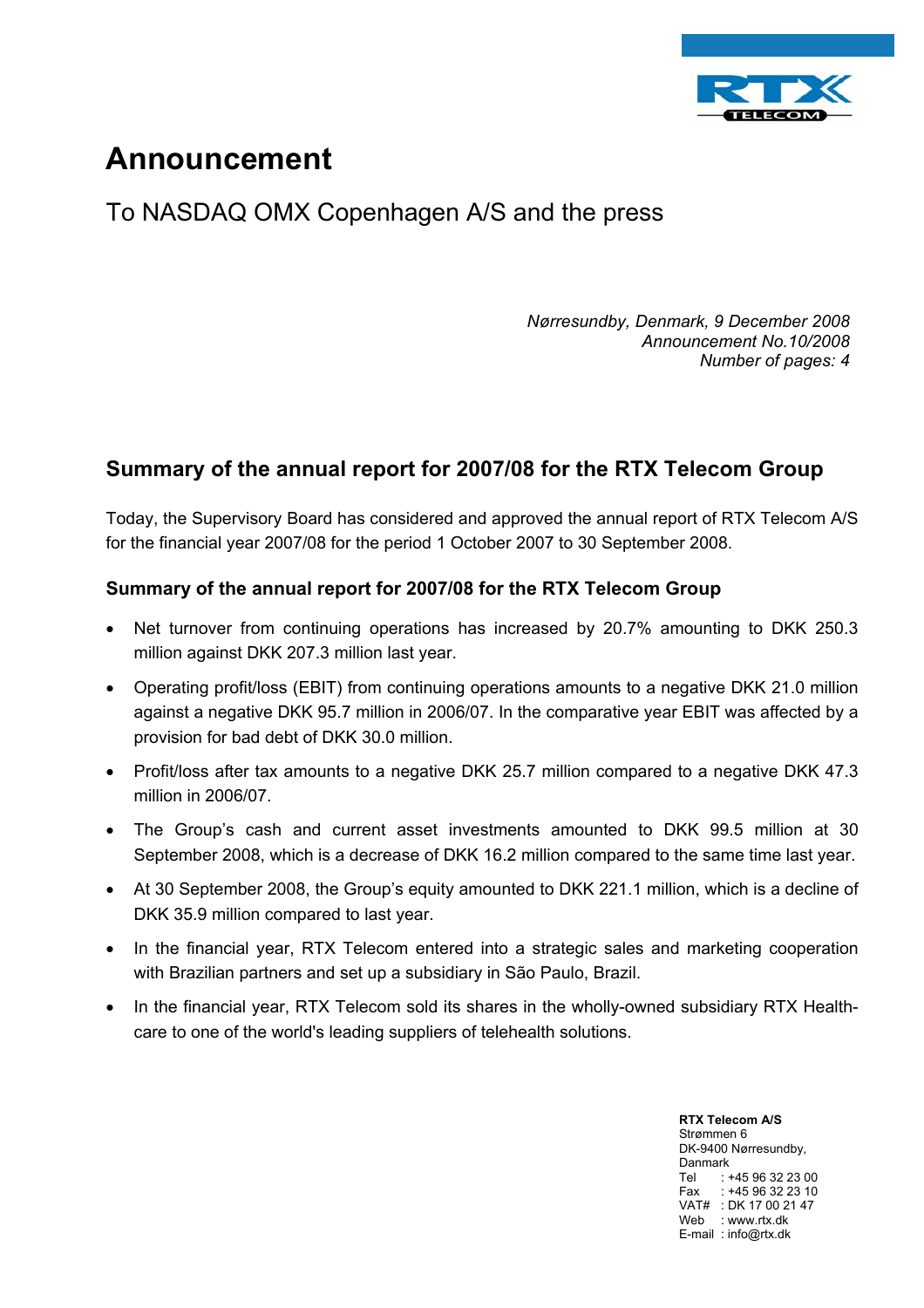

#### **Prospects for the financial year 2008/09**

• Management expects for the financial year 2008/09 a moderate increase in net turnover compared to the financial year 2007/08 and an operating profit/loss (EBIT) around break-even.

#### **Comments on the financial year 2007/08**

The Group's strengthening of the sales and marketing activities has resulted in an overall increase in the Group's net turnover and operating profit (EBIT) compared to the previous financial year 2006/07. The increase has been particularly noticeable in the two largest business units RTX Technology and RTX Products (formerly RTX Consumer Products) as the implementation of the adopted focus strategy as well as the expansion and optimisation of the sales and marketing activities have contributed to the positive development.

During the past financial year 2007/08, the RTX Telecom Group has continued the operational and financial turn-around process which was initiated in the autumn of 2006. The implementation of the focus strategy has been more time-consuming and resource-demanding than expected. The Group has performed a wide range of measures to support this process, including considerable main elements such as capacity reduction, establishment and strengthening of commercial activities in the business units as well as relocation of material activities to the subsidiary in Hong Kong, RTX Products Hong Kong Ltd.

The subsidiary RTX Products Hong Kong Ltd., which was acquired in January 2006, has realised a significant progress in sales and earnings in the past financial year. As a result of this progress, the subsidiary has turned a considerable loss in previous years into a satisfactory profit this year. The growth in sales and deliveries to OEM/ODM customers and the relocation of production and sales activities from Denmark to Hong Kong, among other things, have resulted in the number of staff in the subsidiary having more than doubled since the acquisition.

During the year, the Group established strategic sales and cooperative relations with local Brazilian partners to strengthen the sales efforts on the Latin American market and to support the continued development of activities in the business unit RTX Network Systems. In connection with this cooperation, the Group set up a subsidiary, RTX Telecom América Latina Ltda. in São Paulo, Brazil. The purpose of setting up this subsidiary is to market RTX Telecom's technologies and products as attractive options when Latin American teleoperators are planning to set up new wireless IP network solutions both within the new cooperation and when entering into other partnerships.

As a natural continuation of the strategy adopted, which was planned to focus on the business activities within the professional market for telecommunications, Group Management was able to announce in June 2008 that the Group had sold the shares of the 100%-owned subsidiary RTX Healthcare.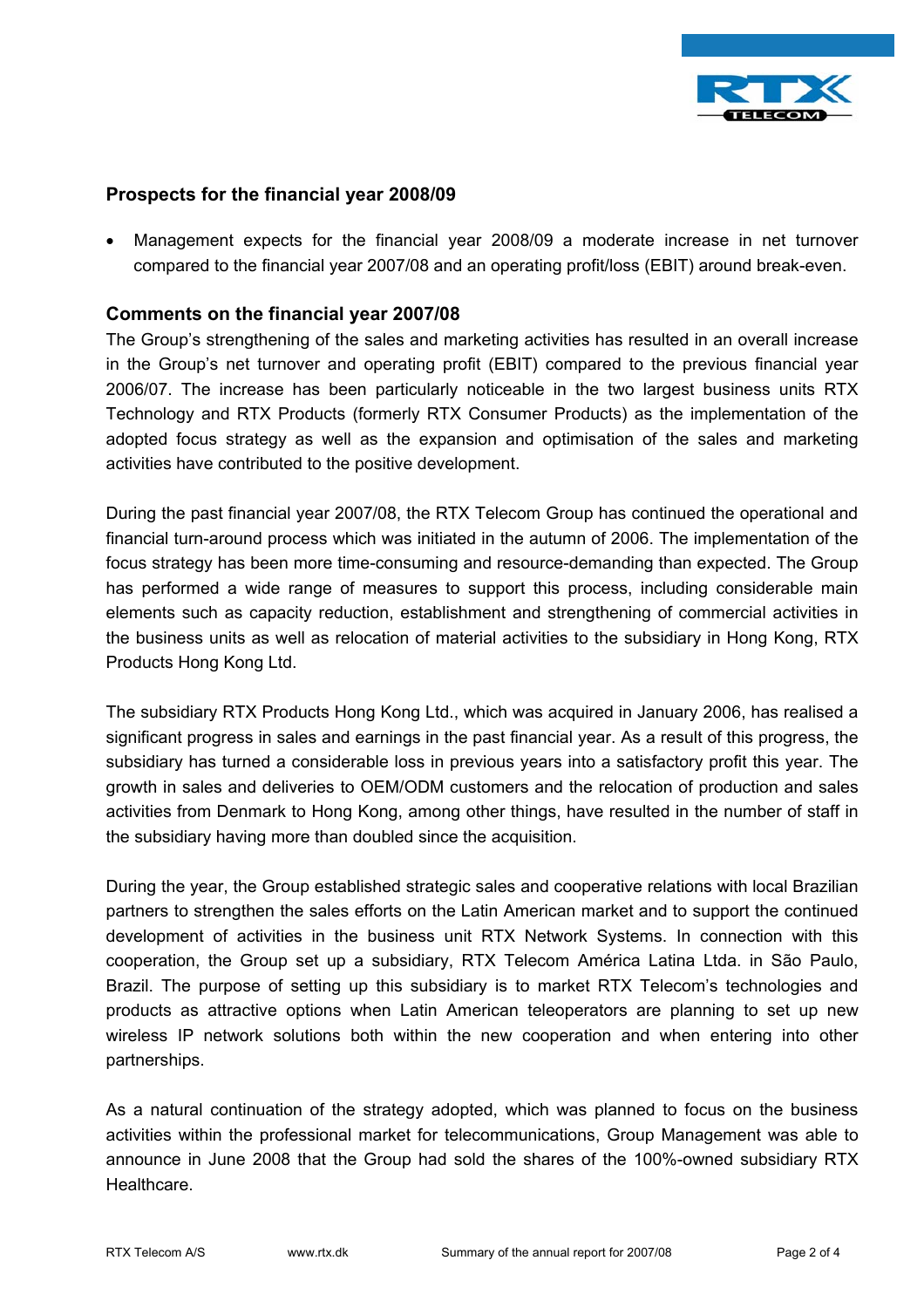

Also in the coming financial year, Management will currently consider and implement strategic initiatives to adjust the Group to the existing business opportunities. Moreover, the Group will make efforts to be among the technological leaders by currently developing an effective and competitive product programme within the Group's business areas.

#### **Prospects for the financial year 2008/09**

As a result of the focus strategy and turn-around process implemented, RTX Telecom has recorded a significant increase in financial performance from 2006/07 to 2007/08. The Group has also carried out a number of activities with a view to obtaining positive operating profits in the years ahead. Over the past few years, the Group has built up and sourced out production in China through the subsidiary in Hong Kong, among other things, and a competence development of sales and marketing activities has been made in the Group as a whole. These activities were implemented at the same time as the focus strategy process and the adjustment of the Group's organisation were carried out.

The initiatives were all carried out for the purpose of preparing the RTX Telecom Group for renewed growth and for recovering the Group's financial strength and stability. It is assessed that the preconditions for growth exist as the Group has strong competitive power and competitive advantages as a result of flexible, considerable Danish competences and knowhow combined with the Group's presence in Hong Kong, Latin American and USA.

The Group's activities in 2008/09 comprise the business units RTX Technology, RTX Products and RTX Network Systems.

On this basis Management expects for the financial year 2008/09 a moderate increase in net turnover compared to the financial year 2007/08 and an operating profit/loss (EBIT) around breakeven.

The described expectations to the future development are subject to uncertainty and risks. The most important activities in the Group are customer-paid development tasks and sales on the OEM/ODM market, and both areas are characterised by operating with relatively short order horizons. Because of these and other factors, e.g. the present turbulence on the financial markets and the global slowdown in the financial activity, the actual development may differ substantially from expectations.

#### **In general**

The Company's annual report for 2007/08 will be sent separately to NASDAQ OMX Copenhagen A/S in continuation of this announcement. Please see annual report for more details.